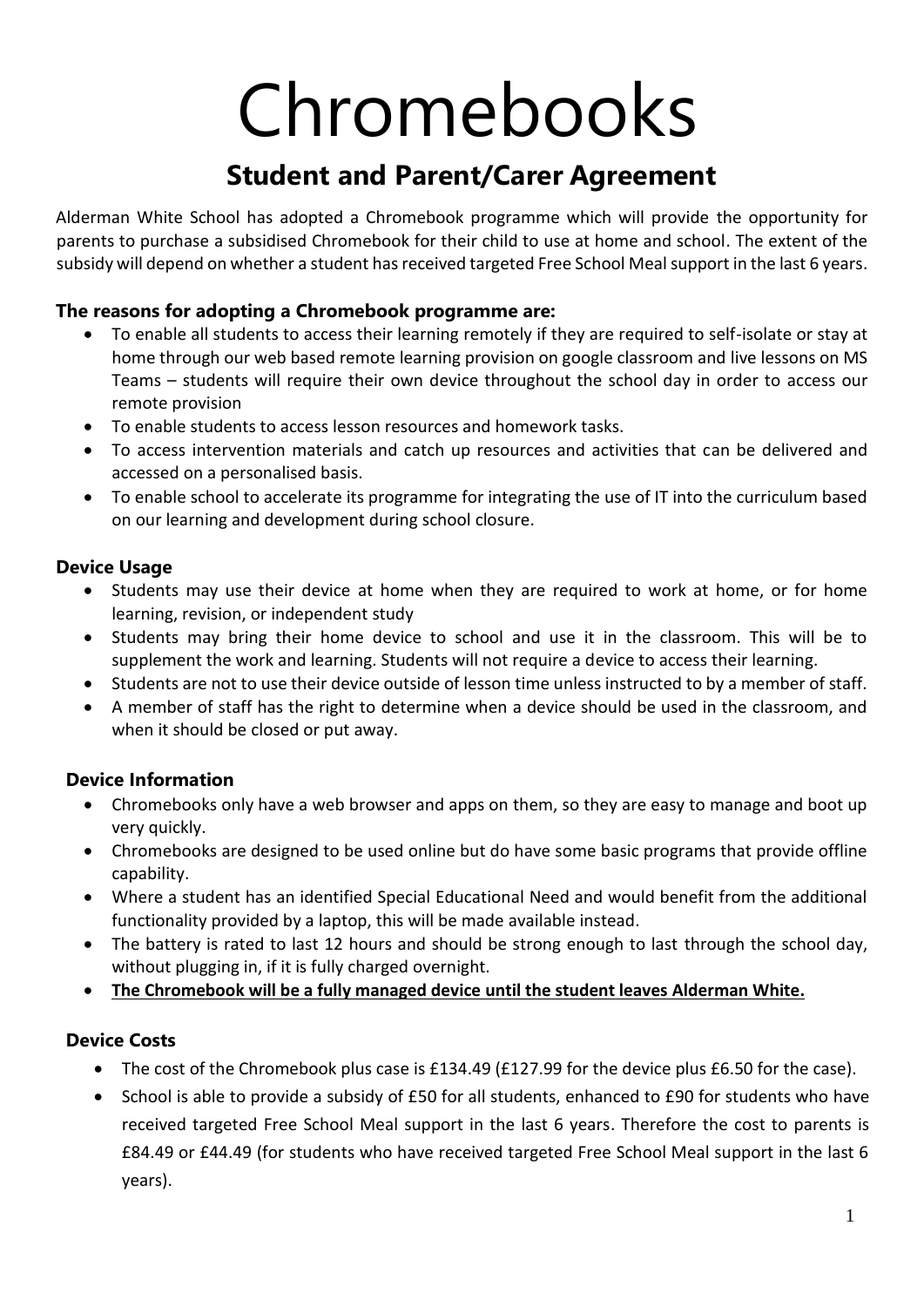• School will fund the cost of the Management Licence (£15.67).

### **Repair Costs**

- Our Trust IT Team will offer a repair and maintenance service.
- A £35 repair fee will be charged every time a significant hardware repair (damaged screen or keyboard etc.) is required that is not covered by the manufacturer's warranty.
- Charges for lost accessory items: Power adaptor at cost price (Approximately £25)

#### **Expectations Responsibilities and Care**

- The school identification stickers should not be tampered with or defaced.
- Devices brought to school must have a full charge ready for the school day. Students are not permitted to charge the devices in school and the power adaptor should be left at home. If the Chromebook loses power during the school day a loan unit will not be available.
- No stickers or writing on the device.
- Students must take measures to protect the device from damage or theft (Do not leave the Chromebook unattended unless in a secure location).
- At no time shall the device be used for unlawful or inappropriate activities.
- Students are not allowed to let others use their device.
- Cords, cables, and removable storage devices must be inserted and removed carefully into the Chromebook.
- Chromebooks have sensitive and fragile screens. They can become blurry or crack if you touch the screen too hard with any object. This includes your finger, a pen, a pencil or any other item.
- Be sure nothing is placed between the screen and the keyboard before you close it to prevent damage.
- Avoid placing or dropping heavy objects on the top of the Chromebook.
- Chromebooks do not like excessive heat or cold (Don't leave it in your car).
- Do not block air flow when device is on (Do not place it on a soft object like a pillow or duvet).

#### **At Home Expectations**

- It is the parents' responsibility to monitor the students' usage whilst at home.
- The Chromebook must be charged at home each night if they are going to be brought to school.
- No food or drink should be consumed whilst using the device.

#### **Violations**

- Students must follow the Alderman White 'Internet Code of Practice and Acceptable Use Policy' and 'Chromebook Policy and Procedures' at all times while using the device. These documents can be found on our website.
- Violations of any of the policies or items stated in this document will be addressed by the IT Services and the Pastoral Team to determine the correct course of action.
- IT Services and the Pastoral Team have the right to view the contents of the device and drive at any time.

#### **Damages, Lost or Stolen (Incidents):**

- Damages and other incidents should be reported to IT Services as soon as possible, or as soon as possible if outside of the school day.
- The Pastoral team will be informed of any incidents that they need to address.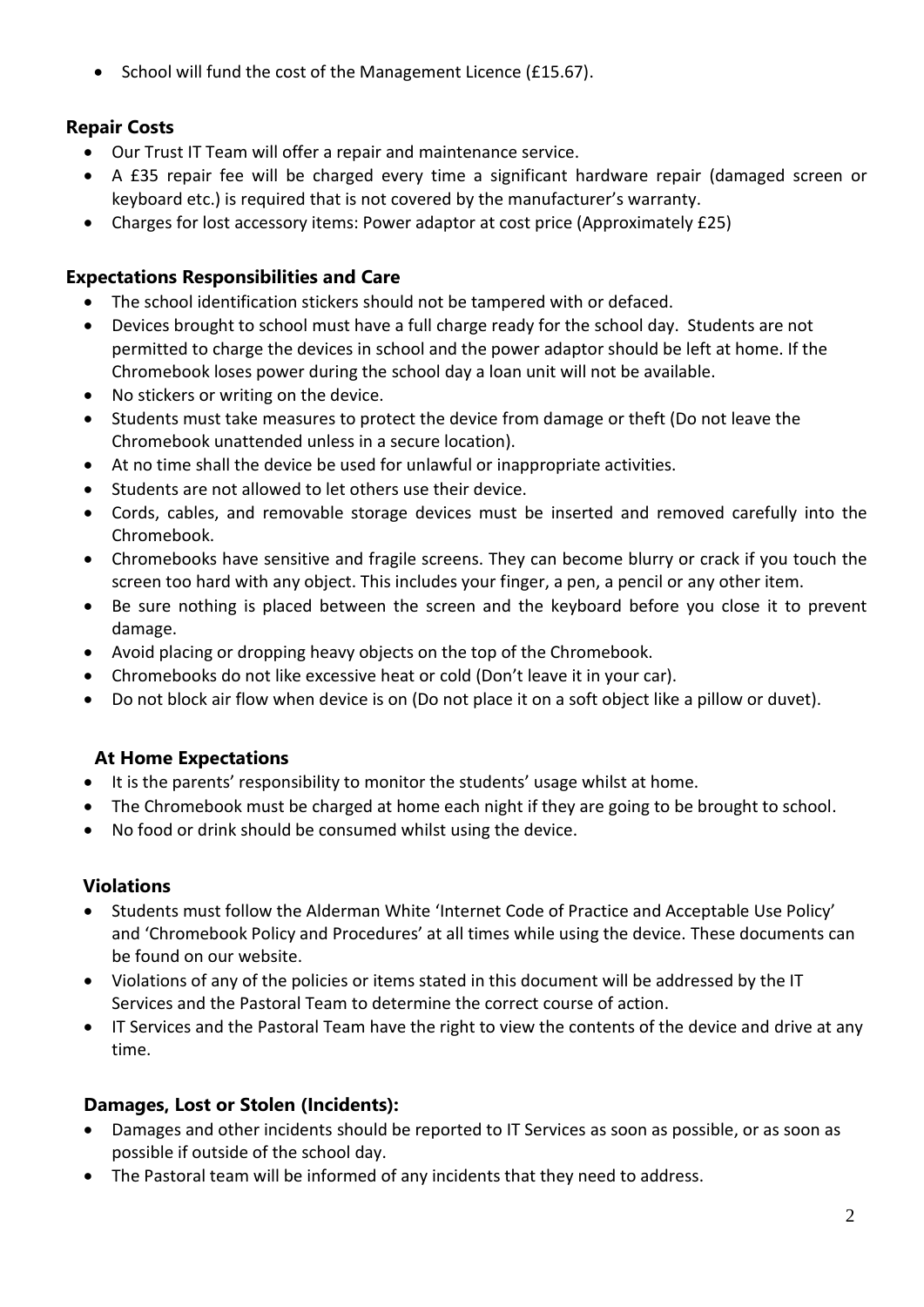- A report will need to be filed with IT Services if a device is lost or stolen. If the device is stolen, you should also provide us with a crime reference number.
- Because the Chromebooks are fully managed devices, they can be rendered useless by the IT Services team if they are lost or stolen.
- If a device needs to be replaced, parents will need to pay the subsidised value for a new device, or a new deposit to loan a device if the student qualified for this scheme.

For users under the age of 18, we are required under our G Suite agreement to get parental consent before allowing access to **GSuite Additional Services** which includes the following apps that we have enabled for our students:-

App Maker, Blogger, Chrome Web Store, Feedburner, Fusion Tables, Google Alerts, Google Bookmarks, Google Books, Google Cloud Print, Google Earth, Google Groups, Google Maps, Google Photos, Google Play, Google Play Console, Google Public Data Explorer, Google Search Console, Google Takeout, Managed Google Play, Material Gallery, Science Journal, Search and Assistant, Studio, Web and App Activity, YouTube.

If you do not consent to your child using these please indicate this by **not ticking** the appropriate box on the reply slip. We have published additional information about GSuite For Education, including privacy notices, on our website.

Will not necessarily be enabled but a requirement as a managed service that we seek consent.

# **Student and Parent/Carer Agreement**

If you have read, fully understand and agree to the information regarding our Chromebook scheme please read the following information on how to pay for your Chromebook deposit and then both the student and parent/carer should sign the agreement at the bottom of this page. **Please note that Chromebooks will not be ordered until the deposit has been received and this agreement has been signed and returned to the IT Services Department.**

#### You can make payment online:

Please quote reference 'Chrome/Student Initial & Surname'

Alternatively, you may also send your payment by cheque (made payable to 'WHP Trust') along with the completed Chromebook agreement form to

Once we have received delivery of the Chromebook we will notify you that the remainder of the payment is due. Chromebooks will only be issued once full payment has been made, and this completed form has been received.

#### **Student**

I have read, or had the information above read to me, and fully understand the Alderman White School ICT Acceptable Use Policy and the Chromebook Student and Parent/Carer Agreement. I understand these rules and agree to fully comply with all of them. Should I violate any of these rules at any time, I understand that I will be held accountable for my actions.

**X** Student Name Student Signature \_\_\_\_\_\_\_\_\_\_\_\_\_

**Parent/Carer**